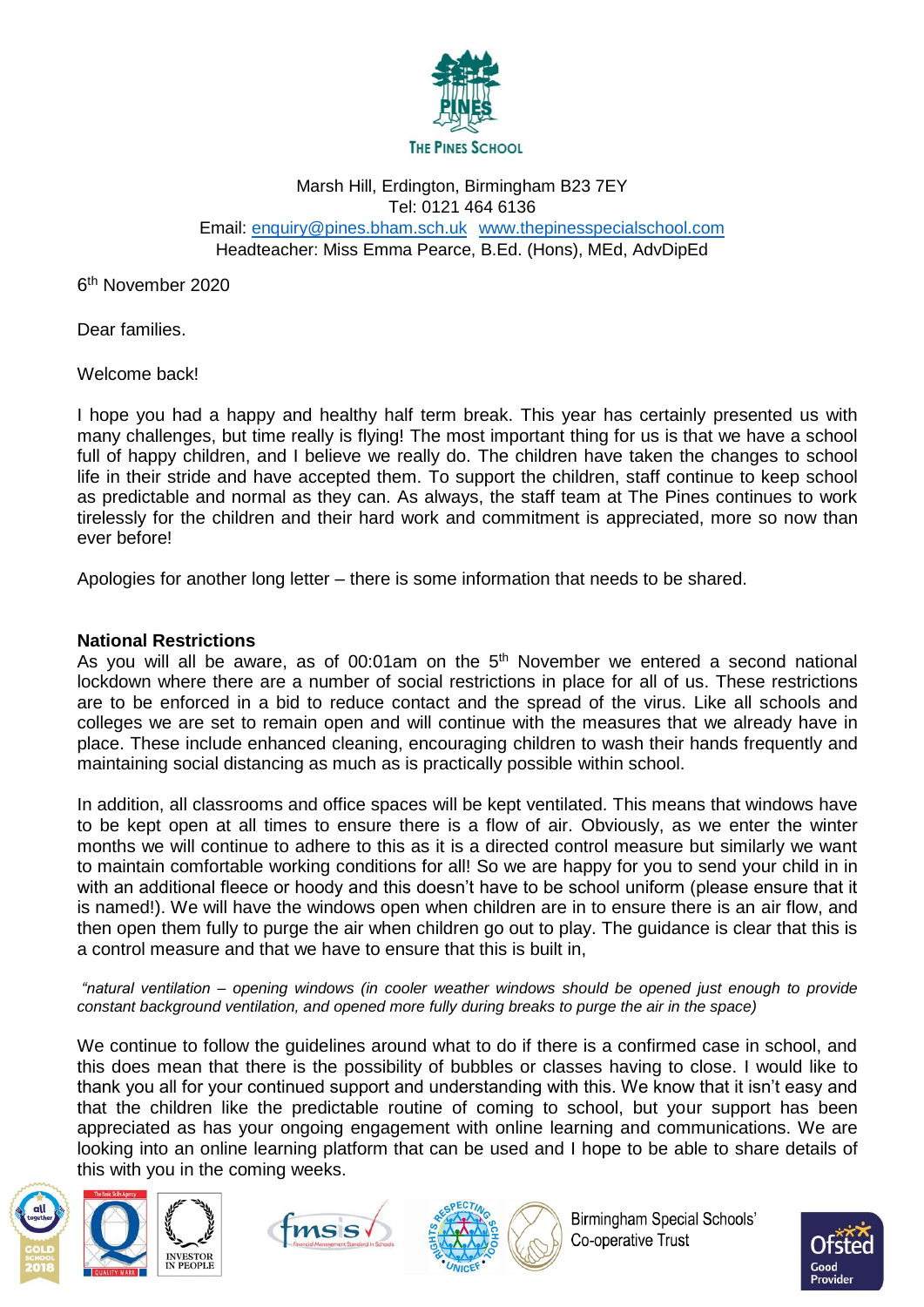

### Marsh Hill, Erdington, Birmingham B23 7EY Tel: 0121 464 6136 Email: [enquiry@pines.bham.sch.uk](mailto:enquiry@pines.bham.sch.uk) [www.thepinesspecialschool.com](http://www.thepinesspecialschool.com/) Headteacher: Miss Emma Pearce, B.Ed. (Hons), MEd, AdvDipEd

### **Face coverings**

One of the changes to guidance is the use of face coverings in school and this is the most difficult for us, an all age special school to interpret. The guidance below is written for mainstream schools and doesn't take into account the needs of our children specifically.

*In primary schools and education settings teaching year 6 and below, there is no change to the existing position. It is not mandatory for staff and visitors to wear face coverings. In situations where social distancing between adults in settings is not possible (for example when moving around in corridors and communal areas), settings have the discretion to recommend the use of face coverings for adults on site, for both staff and visitors.*

*In schools where pupils in year 7 and above are educated, face coverings should be worn by adults and pupils when moving around the premises, outside of classrooms, such as in corridors and communal areas where social distancing cannot easily be maintained.* 

At the Pines we appreciate that all of our pupils would be exempt

*Some individuals are exempt from wearing face coverings. This applies to those who:*

- *cannot put on, wear or remove a face covering because of a physical or mental illness or impairment or disability*
- *speak to or provide assistance to someone who relies on lip reading, clear sound or facial expression to communicate*
- *The same exemptions will apply in education settings, and we would expect teachers and other staff to be sensitive to those needs.*

We have measures in place to ensure that there is social distancing in corridors and communal areas. As I have said previously, all of our children here would fall into the exempt category so there is no expectation for this to be enforced for pupils over the age of 11. However, if parents and children wish to wear masks on transport and when moving around school then obviously they can. We would ask that that you provide a bag or a container for the mask to be put in when they arrive at school. This should be a container or bag that can be sealed.

No child or staff member will be challenged for wearing or not wearing a face covering, as we appreciate that some people are exempt and some of our children need to see people's faces when they communicate. Similarly, we will support those who can and choose to wear a mask.

Apologies if this sounds vague, it is us trying to interpret the guidance in the most user friendly way for our pupils and school.

#### **Parents evenings**

Just a reminder to you all to send you preferred slots back for parents evening. As you will be aware we are running things slightly different this year given the current situations and you will have received a letter asking you to select your preferred time for a telephone consultation.









**Birmingham Special Schools'** Co-operative Trust

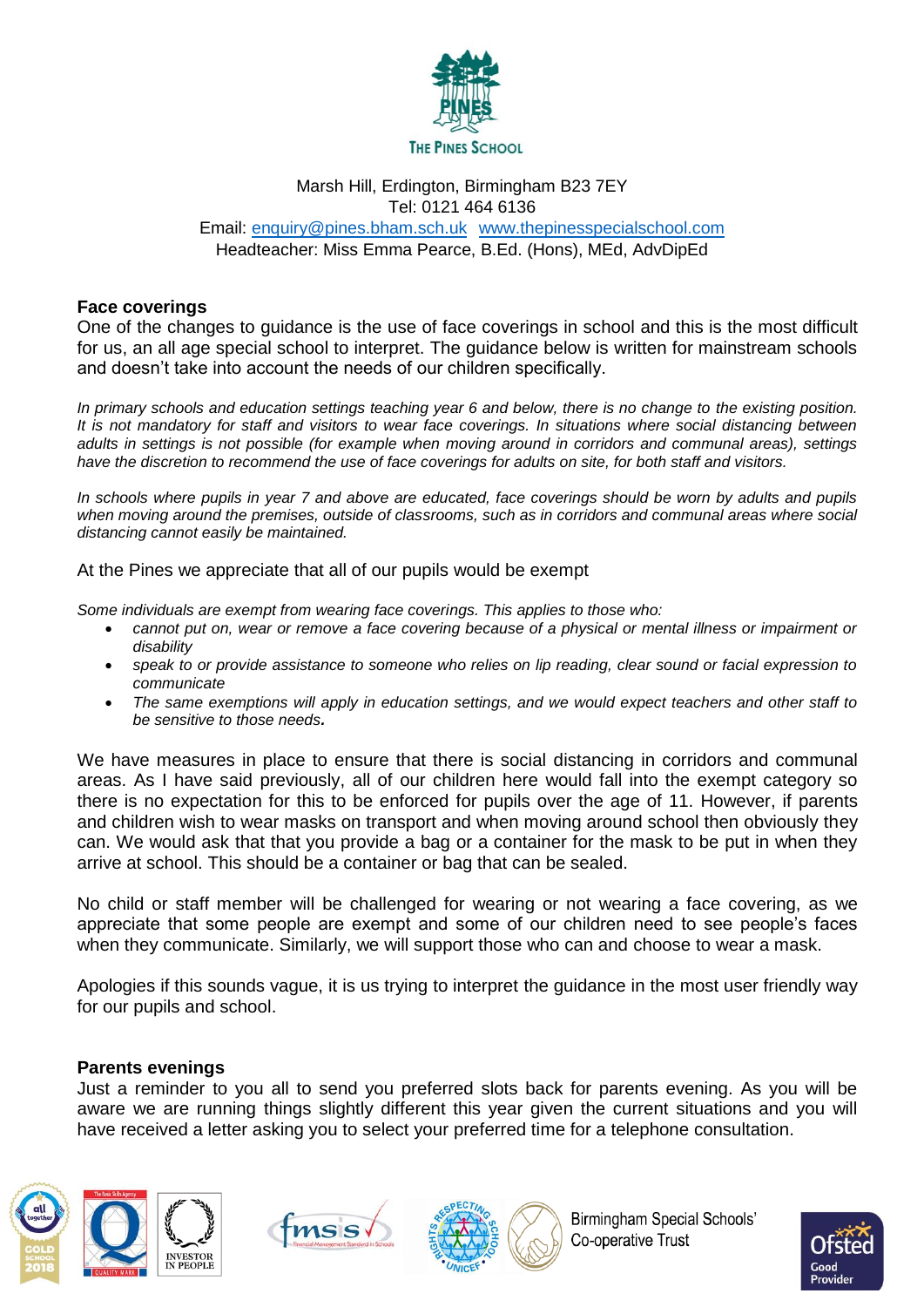

# Marsh Hill, Erdington, Birmingham B23 7EY Tel: 0121 464 6136 Email: [enquiry@pines.bham.sch.uk](mailto:enquiry@pines.bham.sch.uk) [www.thepinesspecialschool.com](http://www.thepinesspecialschool.com/) Headteacher: Miss Emma Pearce, B.Ed. (Hons), MEd, AdvDipEd

# **Parent Governor**

I am pleased to introduce you to our new parent Governor, Mr Ujja Ali. Mr Ali's son joined us this year and he has expressed an interest in ensuring that the school continues to move forward. Mr Ali has a background in banking and is really committed to the school. I am sure he will be an excellent addition in joining Mrs Tracey O'Brien as parent governor and will officially join the Governing Body on the 30<sup>th</sup> November at our FGB. Welcome aboard!

On behalf of the school and governor I would like to thank Mrs Rachel Broderick whose term of office has come to an end with us as of 30<sup>th</sup> November. Rachel has supported the school as a parent governor since we moved into the building and has been a great source of support to us.

## **Transport**

We have been asked to remind parents that the guidelines that transport adhere to restricts the guides or drivers from leaving the vehicle. They are unable to knock doors or collect children from parents and this remains the responsibility of the parent. They are also directed to wait no more than 2 minutes when waiting for a child to come to transport. Often, the drivers and guides are supportive and will do what they can to support. There have been some issues with transport as they have had to change the way they work also, but things do appear to have settled down now. Thank you for your patience and support.

## **Allotment**

We are so proud of our allotment, it really is a beautiful place that has flourished thanks to the help of staff, parents and families. We have had a lots of support in establishing the allotment, with time and resources being donated. It is something incredibly special and we are hoping to be able to get lots of photos on the website over the coming months. It is a safe area for all of our children to access and they really enjoy working in the outdoors.

This week we have taken delivery of two very special benches. One is a recognition bench, dedicated to the O'Brien family who have been instrumental in setting up the allotment, sourcing support, digging, painting, building… and so much more. The second is a memory bench of the granddad of one of our pupils who sadly passed away recently and donations were requested by the family to contribute to the allotment. Both very special dedications to the school and allotment, we look forward to the warmer weather when we can sit back and admire everyone's hard work!









**Birmingham Special Schools'** Co-operative Trust